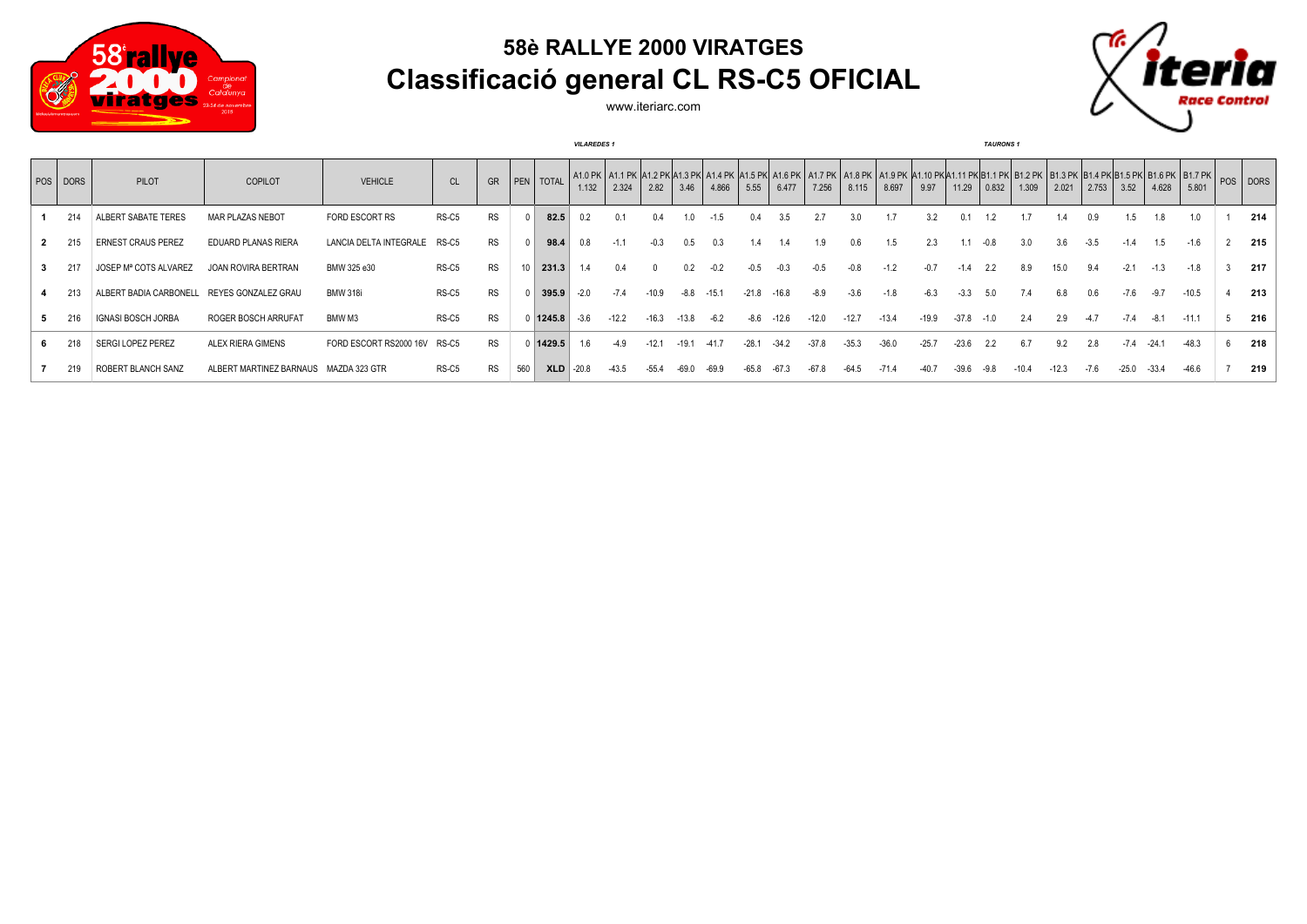

## **58è RALLYE 2000 VIRATGES Classificació general CL RS-C5 OFICIAL**



www.iteriarc.com

|             | <b>VILAREDES 2</b> |         |                                                                                                              |         |         |         |         |         |         |         |         |         |         |                                                                                                                                           | <b>TAURONS 2</b> |        |        |         |        |         |         |         |         |         |         | <b>TALAMANCA1</b> |                          |         |         |                      |                                         |         |  |     |
|-------------|--------------------|---------|--------------------------------------------------------------------------------------------------------------|---------|---------|---------|---------|---------|---------|---------|---------|---------|---------|-------------------------------------------------------------------------------------------------------------------------------------------|------------------|--------|--------|---------|--------|---------|---------|---------|---------|---------|---------|-------------------|--------------------------|---------|---------|----------------------|-----------------------------------------|---------|--|-----|
|             | $ pos $ DORS       | 6.546   | B1.8 PK   B1.9 PK   A2.0 PK   A2.1 PK   A2.2 PK   A2.3 PK   A2.4 PK   A2.5 PK   A2.6 PK   A2.7 PK  <br>7.018 | 1.132   | 2.324   | 2.72    | 3.46    | 4.866   | 5.43    | 6.477   | 7.256   | 8.115   | 8.697   | A2.8 PK   A2.9 PK   A2.10 PK   A2.11 PK   B2.1 PK   B2.2 PK   B2.3 PK   B2.4 PK   B2.5 PK   B2.6 PK   B2.7 PK   B2.8 PK   B2.9 PK<br>9.97 | 11.29            | 0.832  | 1.309  | 2.021   | 2.753  | 3.52    | 4.628   | 5.801   | 6.546   | 7.018   | C1.1    | C1.2              | $\vert$ C <sub>1.3</sub> | C1.4    | C1.5    | $\vert$ C1.6 $\vert$ | C1.7 $\mid$ C1.8 $\mid$ POS $\mid$ DORS |         |  |     |
|             | 214                | 0.5     |                                                                                                              |         | $0.5\,$ |         |         | $-2.5$  | $-1.5$  | $-2.7$  | 1.5     |         | 1.6     |                                                                                                                                           | J.6              | 0.9    |        |         | 0.9    |         | 1.4     | 0.8     |         |         |         |                   |                          |         | -0.9    |                      | $0.8\,$                                 |         |  | 214 |
|             | 2 215              |         | $-1.0$                                                                                                       | 0.8     | $-0.2$  | 0.2     | 0.4     |         | 3.5     | 1.3     | 1.1     |         | 1.3     | 3.0                                                                                                                                       |                  | $-0.8$ | 2.4    | 3.8     | $-2.8$ | $-0.9$  | 0.1     | $-1.4$  | $-0.1$  | 0.1     | 0.2     | $-0.5$            | 2.0                      | 1.7     | 1.4     | 2.5                  | 2.8                                     |         |  | 215 |
| $3^{\circ}$ | 217                | $-1.1$  | $-1.5$                                                                                                       | 0.7     | 0.8     | 0.2     | $-0.1$  | 0.6     | 0.5     | 0.4     | 0.9     | 0.4     | 0.2     | 0.6                                                                                                                                       | $-0.2$           | 1.4    | 4.9    | 8.0     | 2.1    | $-1.1$  | $-0.7$  | $-0.8$  | $-0.8$  | $-0.7$  | $-2.9$  | $-0.2$            | $-6.3$                   | $-0.5$  | $-2.5$  | $-1.1$               | 0.1                                     | $-1.7$  |  | 217 |
|             | 213                | $-2.5$  | $-0.4$                                                                                                       | $-8.8$  | $-5.3$  | $-7.0$  | -8.3    | $-10.5$ | $-9.9$  | 2.0     | 1.9     | $-3.3$  | $-3.5$  | $-6.5$                                                                                                                                    | $-8.8$           | -1.6   | 1.9    | 5.4     | 0.6    | $-8.9$  | $-12.2$ | $-15.2$ | $-8.5$  | $-3.1$  | $-2.8$  | $-9.6$            | $-8.0$                   | $-7.1$  | $-4.5$  | 4.6                  | 5.1                                     | $-5.0$  |  | 213 |
|             | 216                | $-12.7$ | $-14.0$                                                                                                      |         | $-16.8$ | $-20.0$ | $-19.2$ | $-16.0$ | $-12.6$ | $-24.8$ | $-25.4$ | $-29.2$ | $-36.4$ | $-35.5$                                                                                                                                   | $-44.3$          |        | $-1.8$ | $-0.4$  |        | $-5.7$  | $-11.4$ | $-18.6$ | $-21.2$ | $-23.7$ | $-16.0$ | $-24.9$           | $-39.2$                  | $-38.2$ | $-37.1$ | -30.6                | $-30.0$                                 | -8.7    |  | 216 |
|             | 218                | $-64.9$ | $-71.4$                                                                                                      | $-11.1$ | $-16.3$ | $-17.4$ | $-18.5$ | $-26.7$ | $-27.1$ | $-26.2$ | $-27.7$ | $-28.6$ | $-32.0$ | $-33.6$                                                                                                                                   | $-37.0$          | -0.8   | 3.0    | 3.8     | $-3.6$ | $-20.3$ | $-22.4$ | $-7.1$  | -5.8    | $-2.8$  | $-9.3$  | $-16.5$           | $-13.8$                  | $-25.4$ | $-26.5$ | $-45.0$              | $-46.1$                                 | $-17.6$ |  | 218 |
|             | 219                | $-54.5$ | $-62.6$                                                                                                      | $-24.6$ | $-39.5$ |         |         | $-52.$  | $-54.9$ | $-53.4$ |         |         | $-53.5$ | $-53.4$                                                                                                                                   | $-56.6$          |        |        | $-11.7$ | $-3.9$ | $-0.5$  | $-5.7$  | $-15.7$ | $-21.1$ | $-24.4$ | $-21.7$ | $-23.2$           | $-23.5$                  |         | $-26.3$ | $-6.7$               | $-4.2$                                  |         |  | 219 |